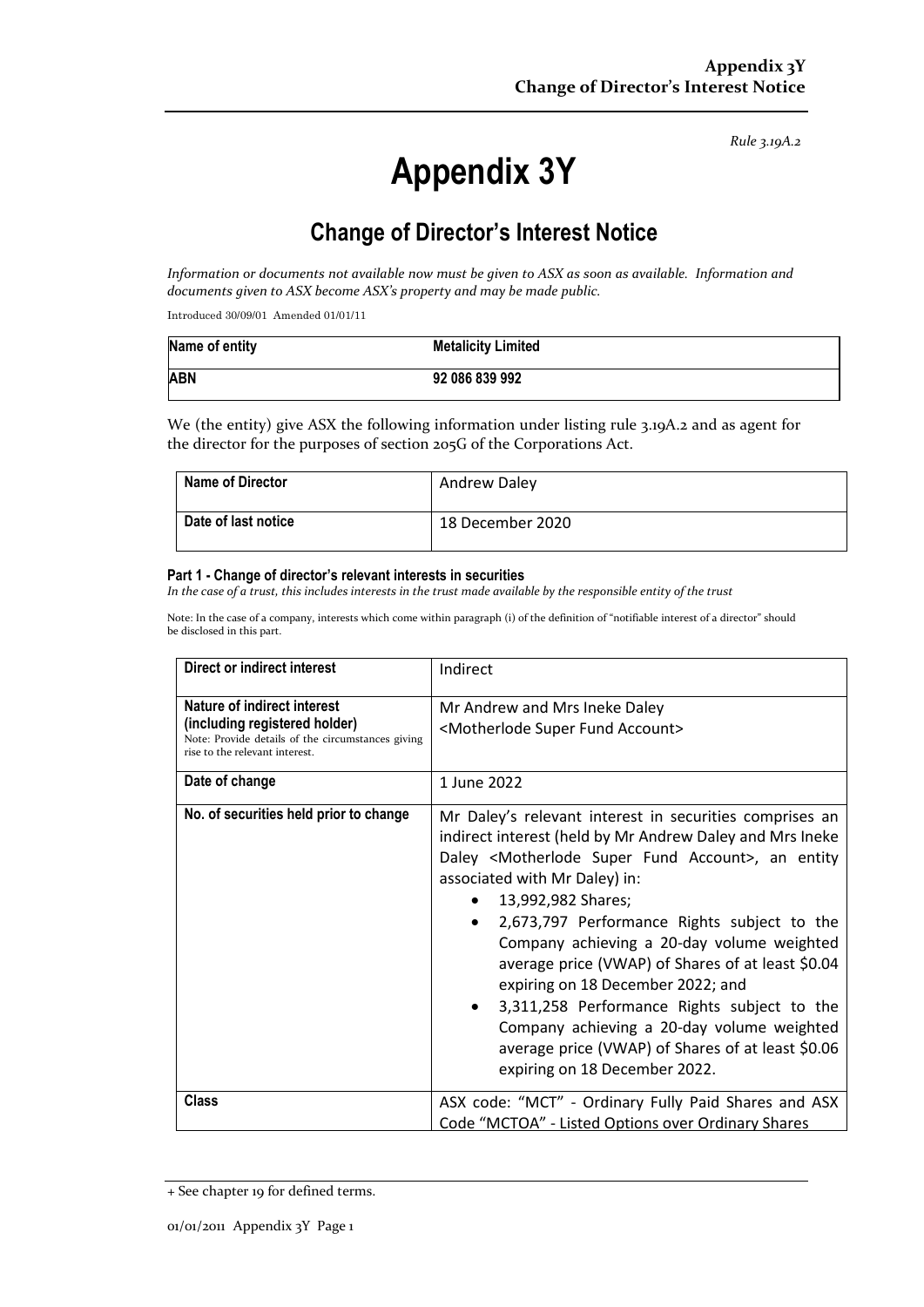| Number acquired                                                                                                                                                                | 3,997,996 Fully Paid Ordinary Shares; and<br>1,332,666 Listed Options exercisable at \$0.01 on<br>or before 1 June 2024                                                                                                                                                                                                                                                                                                                                                                                                                                                                                                                                                                                                   |
|--------------------------------------------------------------------------------------------------------------------------------------------------------------------------------|---------------------------------------------------------------------------------------------------------------------------------------------------------------------------------------------------------------------------------------------------------------------------------------------------------------------------------------------------------------------------------------------------------------------------------------------------------------------------------------------------------------------------------------------------------------------------------------------------------------------------------------------------------------------------------------------------------------------------|
| Number disposed                                                                                                                                                                | N/A                                                                                                                                                                                                                                                                                                                                                                                                                                                                                                                                                                                                                                                                                                                       |
| <b>Value/Consideration</b><br>Note: If consideration is non-cash, provide details<br>and estimated valuation                                                                   | \$19,989.98                                                                                                                                                                                                                                                                                                                                                                                                                                                                                                                                                                                                                                                                                                               |
| No. of securities held after change                                                                                                                                            | Mr Daley's relevant interest in securities comprises an<br>indirect interest (held by Mr Andrew Daley and Mrs Ineke<br>Daley <motherlode account="" fund="" super="">, an entity<br/>associated with Mr Daley) in:<br/>17,990,978 Shares;<br/>2,673,797 Performance Rights subject to the<br/>Company achieving a 20-day volume weighted<br/>average price (VWAP) of Shares of at least \$0.04<br/>expiring on 18 December 2022;<br/>3,311,258 Performance Rights subject to the<br/>Company achieving a 20-day volume weighted<br/>average price (VWAP) of Shares of at least \$0.06<br/>expiring on 18 December 2022; and<br/>1,332,666 Listed Options exercisable at \$0.01 on<br/>or before 1 June 2024.</motherlode> |
| Nature of change<br>Example: on-market trade, off-market trade,<br>exercise of options, issue of securities under<br>dividend reinvestment plan, participation in buy-<br>back | Securities purchased as Part of the Rights Issue completed<br>on 1 June 2022.                                                                                                                                                                                                                                                                                                                                                                                                                                                                                                                                                                                                                                             |

### **Part 2 – Change of director's interests in contracts**

Note: In the case of a company, interests which come within paragraph (ii) of the definition of "notifiable interest of a director" should be disclosed in this part.

| <b>Detail of contract</b>                                                                                                                                                   | N/A |
|-----------------------------------------------------------------------------------------------------------------------------------------------------------------------------|-----|
| <b>Nature of interest</b>                                                                                                                                                   | N/A |
| Name of registered holder<br>(if issued securities)                                                                                                                         | N/A |
| Date of change                                                                                                                                                              | N/A |
| No. and class of securities to which<br>interest related prior to change<br>Note: Details are only required for a contract in<br>relation to which the interest has changed | N/A |

<sup>+</sup> See chapter 19 for defined terms.